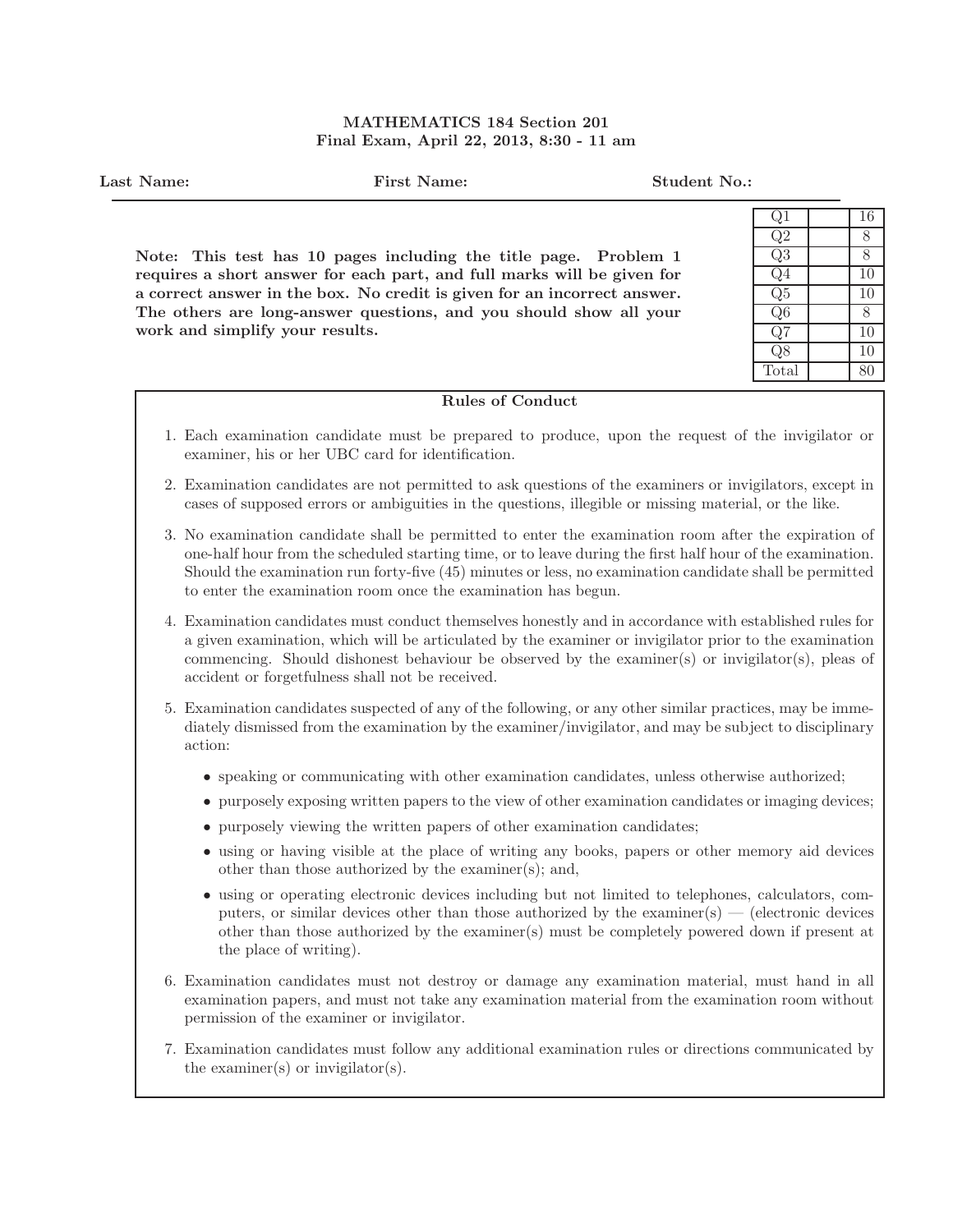- 1. (16 marks, 2 for each part.) The problem consists of 8 short-answer questions:
	- (a) Evaluate  $\lim_{x\to 2}$  $\sqrt{x^2+12}-x$  $\frac{x-2}{x-1}$  or determine that it does not exist. In the latter case, write DNE as answer.

Answer

(b) Find values of a that would make the following function continuous everywhere, or determine that no such value exists. In the latter case, write DNE as answer.

$$
g(x) = \begin{cases} \sqrt{x^2 + 2} & \text{if } x \le 0\\ x + 1 & \text{if } 0 < x \le 1\\ ax^3 & \text{if } x > 1. \end{cases}
$$

Answer

(c) Find the derivative of  $y = x^x \ln x$ .

Answer

(d) Find the equation for the tangent line to the curve  $x^2y + xy^2 = 2$  at (1,1).

Answer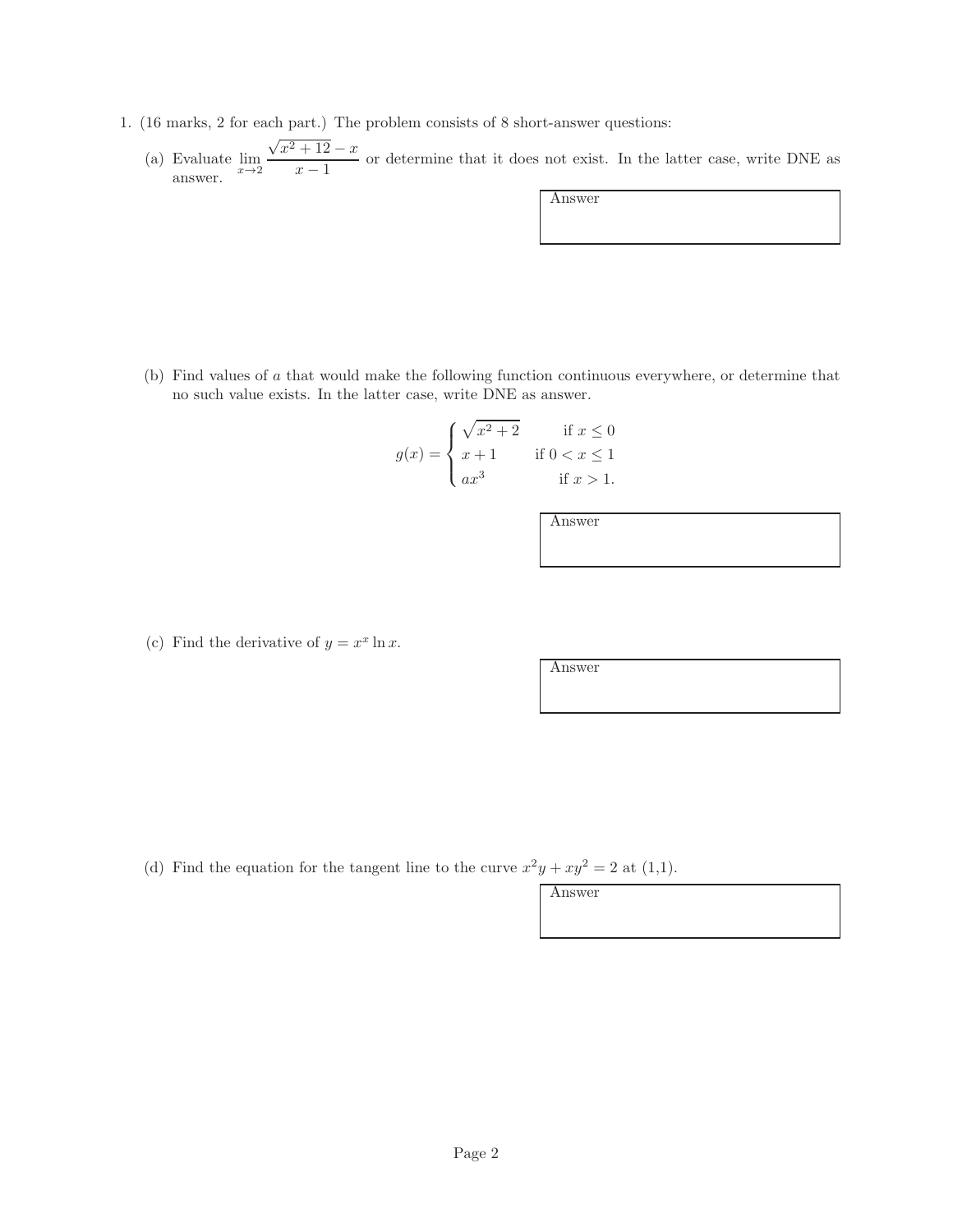(e) Use linear approximation to estimate  $(0.998)^3$ .

| Answer |  |
|--------|--|
|        |  |
|        |  |
|        |  |
|        |  |

(f) Find the vertical, horizontal or slant asymptotes of  $f(x) = \frac{x^2 - 4}{x-1}$  $\frac{x+1}{x+1}$  if any exists. Write DNE if none exists.

Answer

(g) Find any local maxima and minima of  $h(x) = x^{-2}e^x$  in the interval [1,4]. Give both x and  $h(x)$ values and state whether it is a local minimum or maximum.

Answer

(h) On which part of the interval  $[0, \pi]$  is  $f(x) = e^x \sin x$  concave upward?

Answer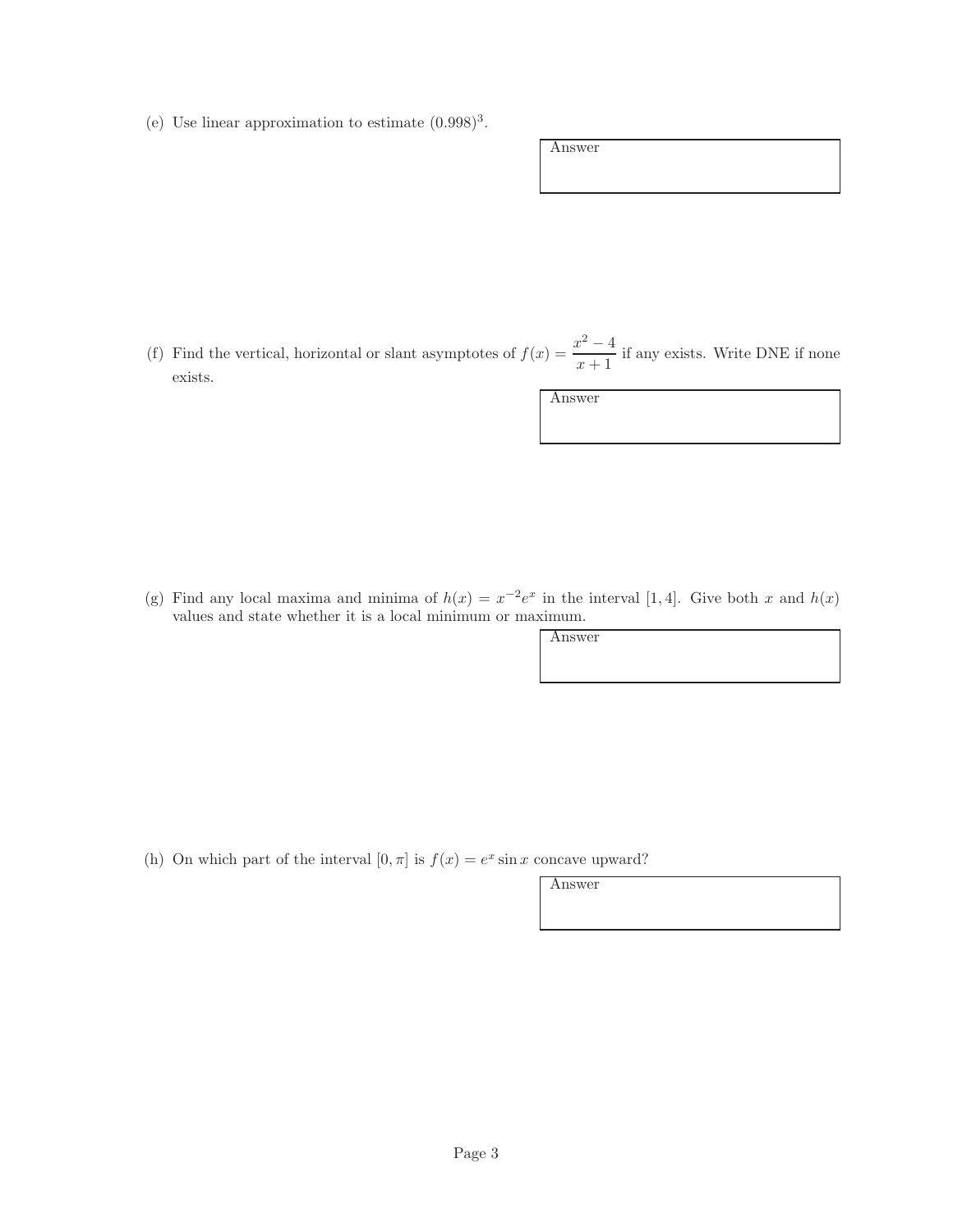2. (8 marks) Let 
$$
g(x) = \begin{cases} 4x^2 + 2x + 1 & \text{if } x \le 0 \\ \sqrt{4x + 1} & \text{if } x > 0 \end{cases}
$$

(a) Is the function continuous at  $x = 0$ ? Justify your answer.

(b) Use the definition of derivative to find  $g'(0)$  or show that it does not exist.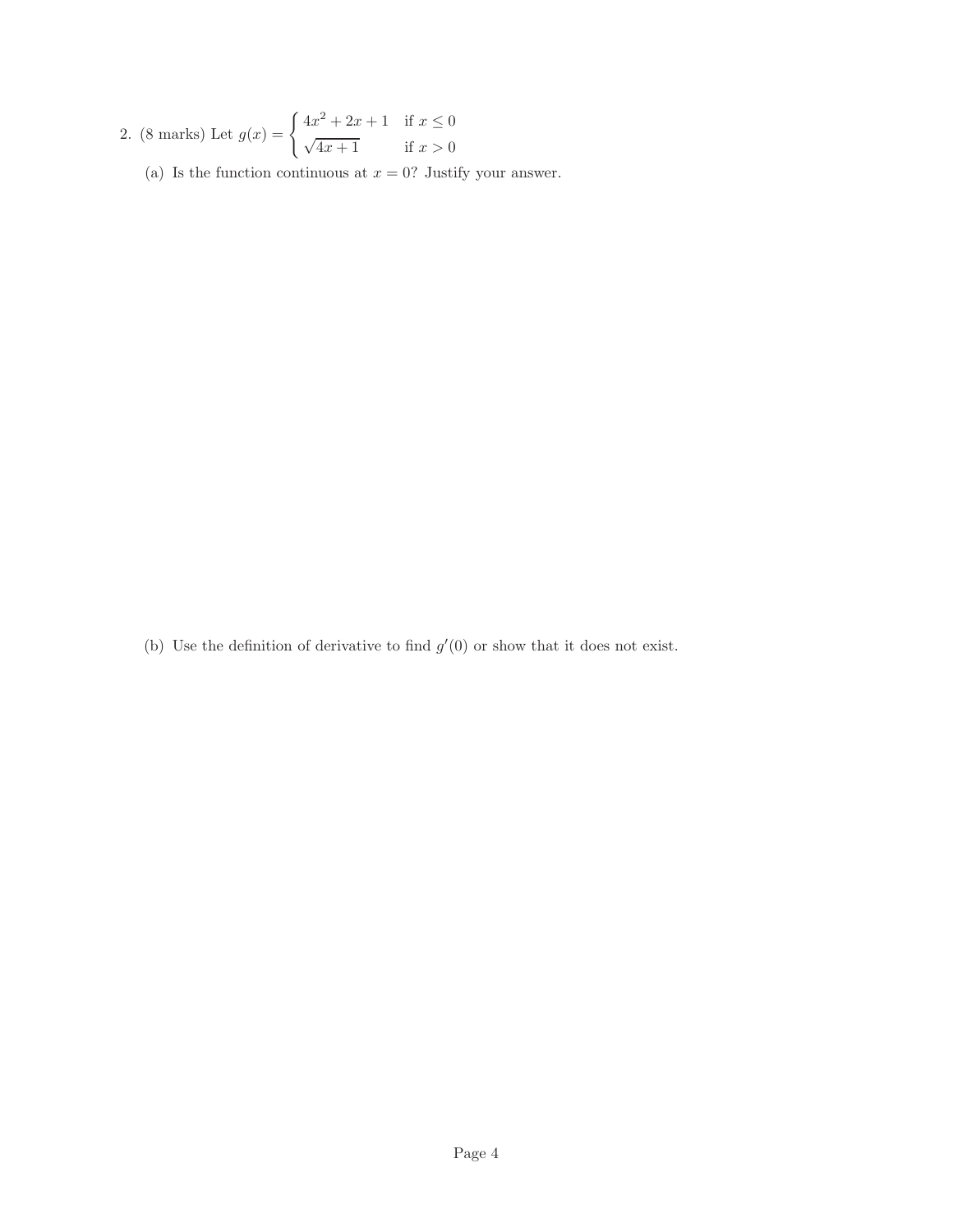- 3. (8 marks) A function  $y(x)$  obeys this relationship:  $y' = xy^2 + ax^2$ , where a is a constant.
	- (a) Determine the value of a such that the tangent line to the graph of  $y(x)$  at  $(1, 1)$  passes through  $(2, 5)$ .

(b) For this a value, determine the concavity of the function at  $x = 1$ .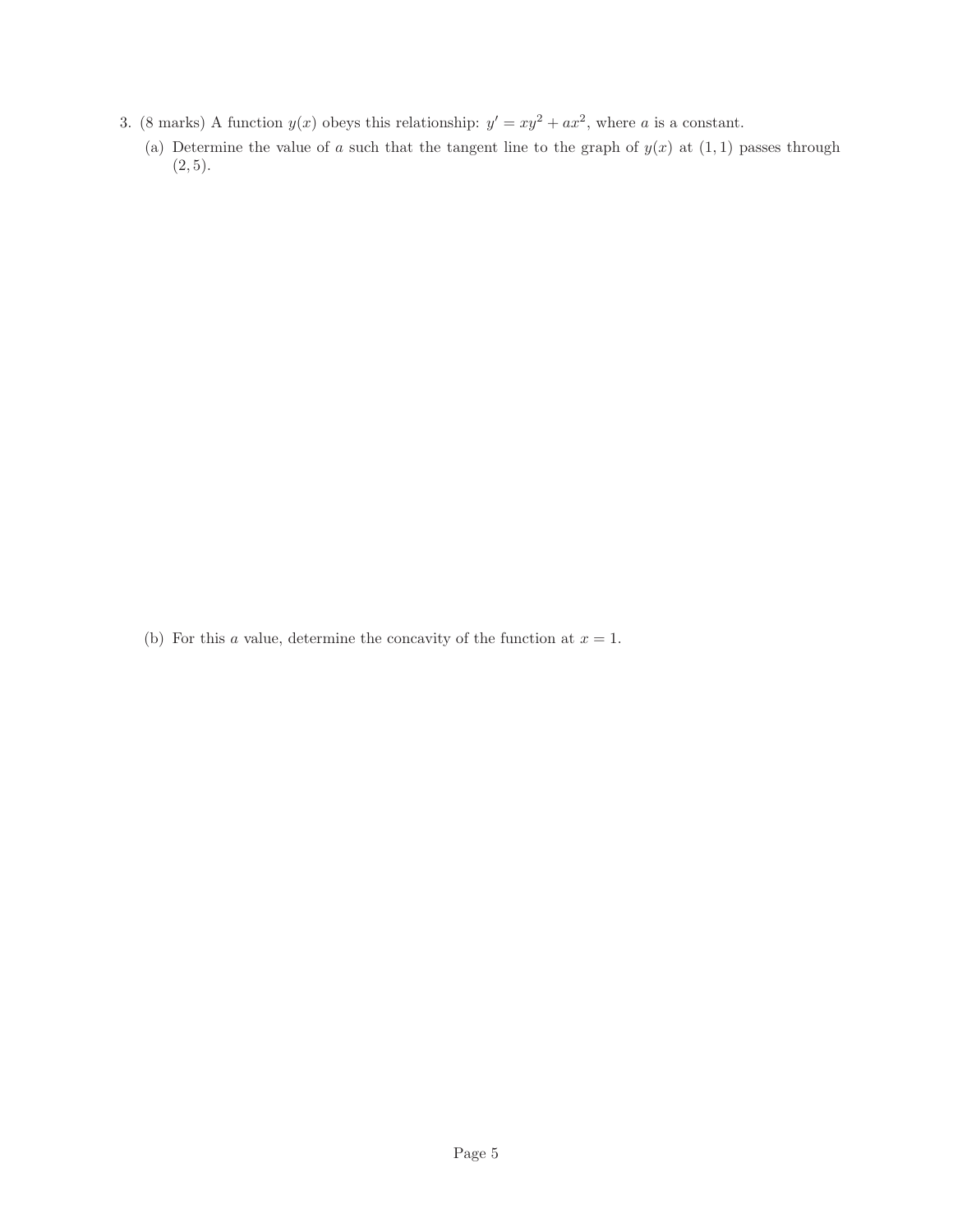- 4. (10 marks) Opad, the blockbuster product of Opple Inc., has a weekly demand q that declines with price p according to  $q = 1000 e^{-p/200}$ .
	- (a) Find the elasticity of demand  $\epsilon$  at the current price of \$100.

(b) Use the elasticity of demand to calculate the marginal revenue at the current price of \$100. Simplify your answer to "calculator ready".

(c) If the price is raised by 1%, use the elasticity to estimate the percentage decline in sales.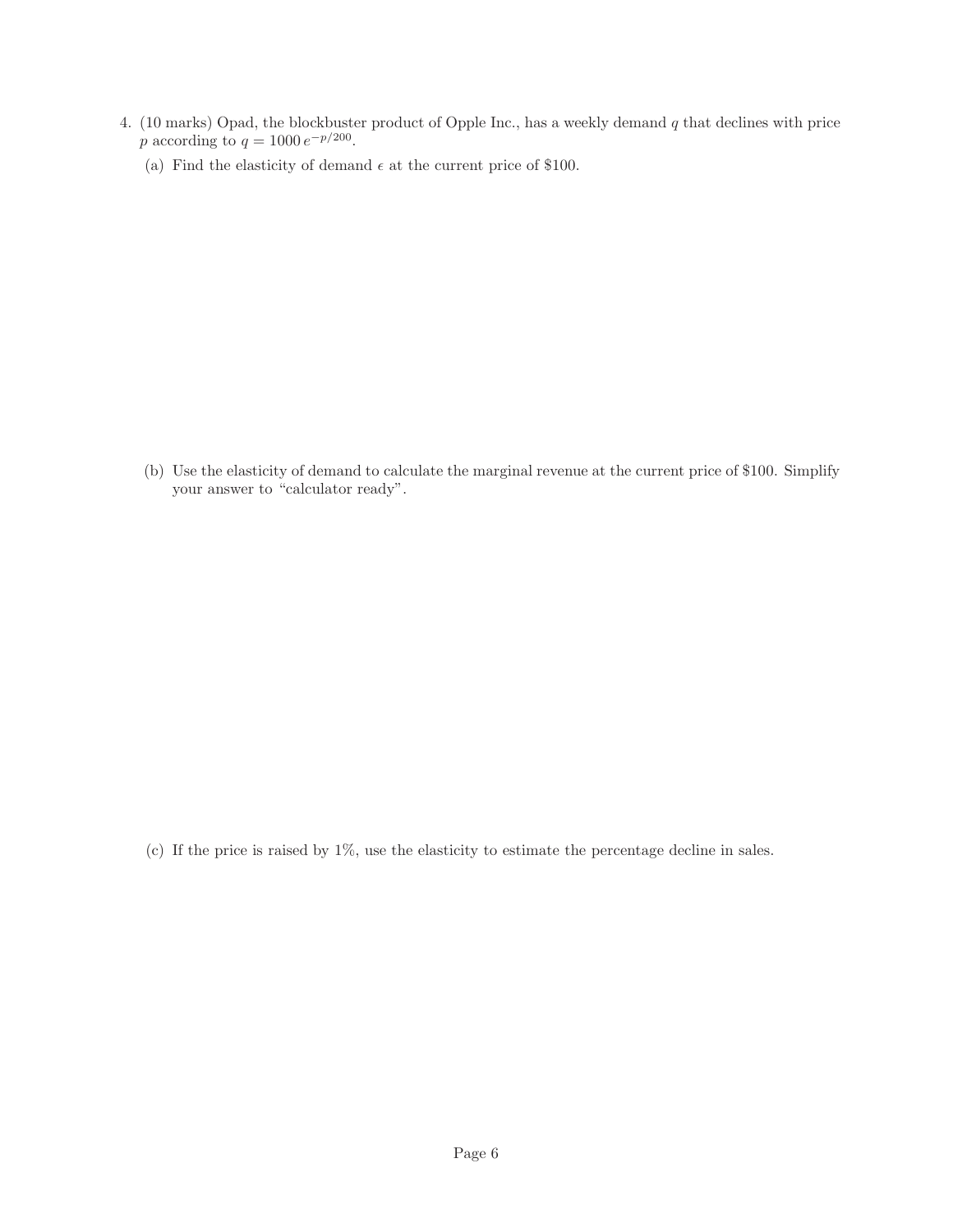5. (10 marks) A rectangular poster is to have an area of 150 cm<sup>2</sup> with 1-cm margins on the bottom and the sides, and a 2-cm margin at the top. What width and height of the poster will give the largest printed area?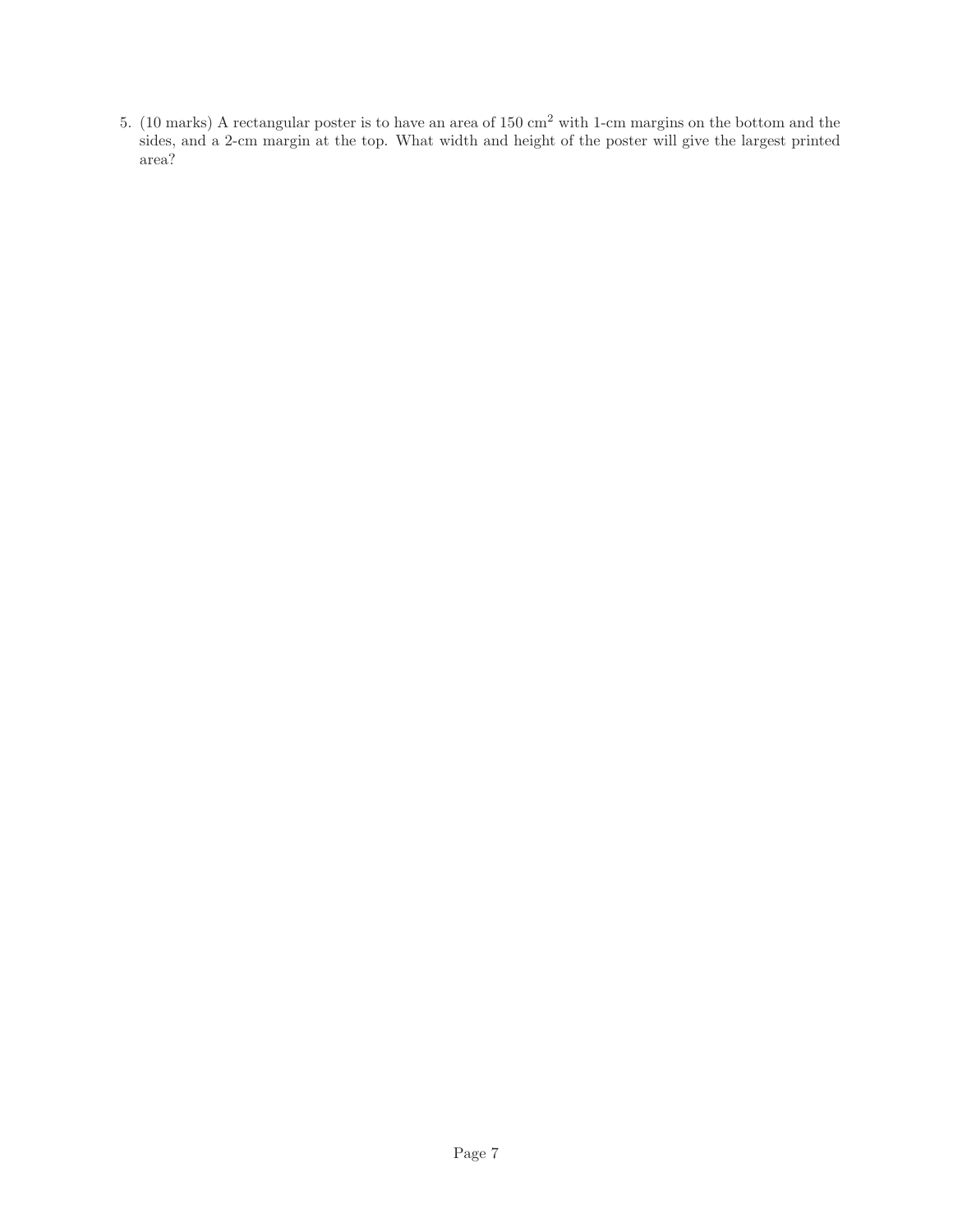6. (8 marks) Market research has shown that if promotion of a product is stopped and other market conditions remain unchanged, sales of this product decline at a rate that is proportional to the current sales. At the end of January, Champion Sports was selling 1,000 tennis rackets per day when they stopped promotion of the product. Two months later, the sales of rackets have come down to 600 per day. What will the sales be in another 4 months?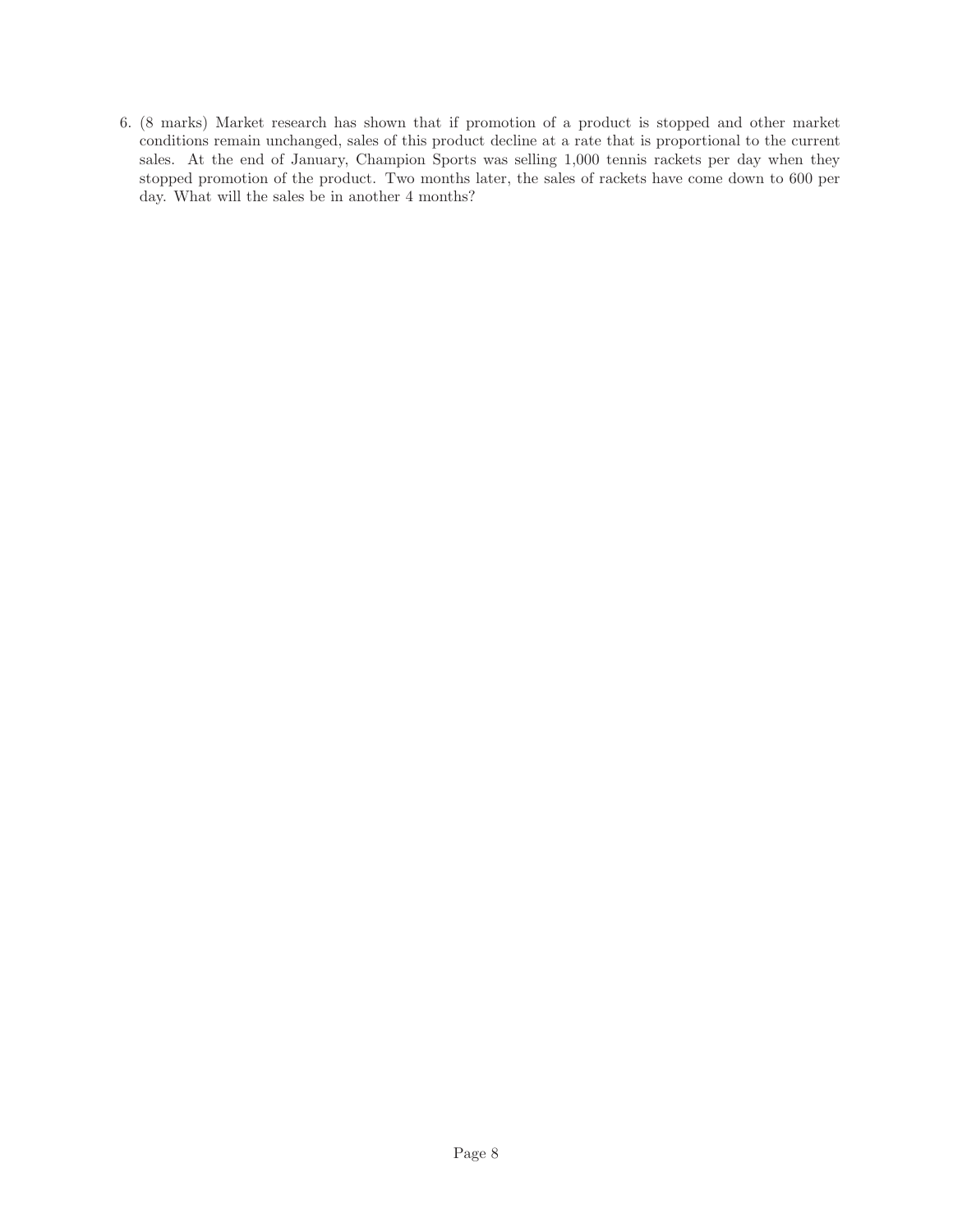7. (10 marks) A ladder initially leans against a vertical wall, with its bottom resting on flat ground. Then the bottom starts to slide away from the wall at a rate of 2 m/min. At the moment that the top of the ladder is 4 m above the ground, it is sliding down the wall at 1.5 m/min. What is the length of the ladder?